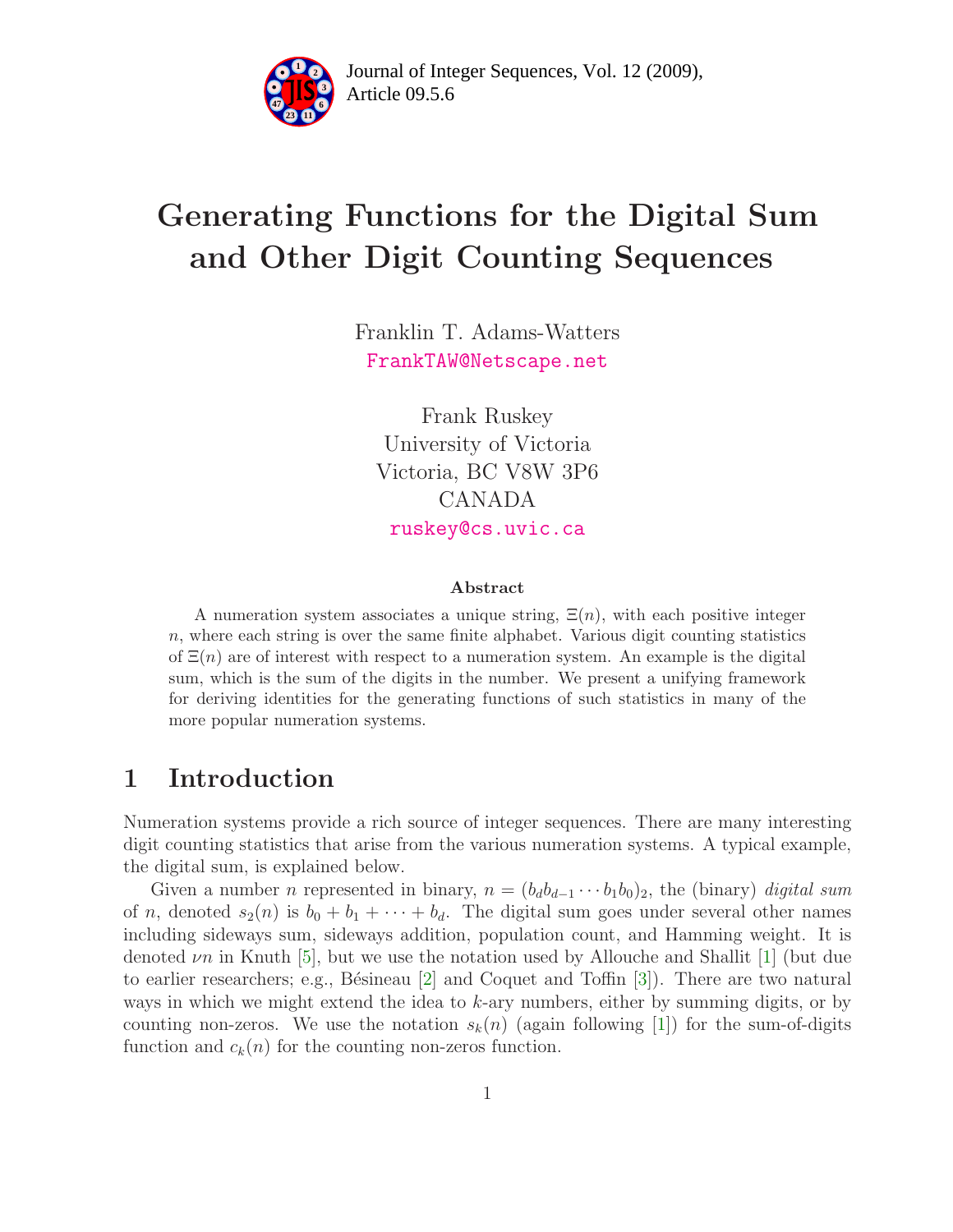According to OEIS [A053735,](http://www.research.att.com/cgi-bin/access.cgi/as/~njas/sequences/eisA.cgi?Anum=A053735) the ordinary generating function of  $s_k(n)$  has the beautiful expression given in Theorem [1](#page-1-0) below. For  $k = 2$  this generating function may be found in Knuth [\[5\]](#page-7-0); see exercise 7.1.3.41. The purpose of this short paper is to provide a proof of this and some other related generating functions that are in the OEIS — as part of a more generalized setting. Table [1](#page-5-0) contains some of the sequences to which our results apply.

<span id="page-1-0"></span>**Theorem 1.** For all  $k \geq 2$ ,

$$
\sum_{n\geq 0} s_k(n) z^n = \frac{1}{1-z} \sum_{m\geq 0} \frac{z^{k^m} + 2z^{2k^m} + \dots + (k-1)z^{(k-1)k^m}}{1 + z^{k^m} + z^{2k^m} + \dots + z^{(k-1)k^m}}
$$

$$
= \frac{1}{1-z} \sum_{m\geq 0} \frac{z^{k^m} - kz^{k^{m+1}} + (k-1)z^{(k+1)k^m}}{(1-z^{k^m})(1-z^{k^{m+1}})}.
$$

#### 2 Numeration as a sequence of columns

Imagine a table comprised of infinite columns of numbers,  $C_0, C_1, C_2, \ldots$ . The numbers in each column are indexed starting at 0 and the numbers found in all of the columns all come from the same finite set. In a numeration system each row of the table is distinct. For example, in the binary number system,  $C_i$  consists of the periodic repetition of  $2<sup>j</sup>$  0s followed by  $2^j$  1s.

What is the generating function function for the row sums of those columns? Suppose that the generating function for the m-th column is  $C_m(z)$ . Then

<span id="page-1-1"></span>
$$
A(z) = \sum_{m \ge 0} C_m(z) \tag{1}
$$

is the generating function for the row sums. That is,  $\langle z^n \rangle A(z)$  is the sum of the numbers in the *n*-th row, where  $\langle z^n \rangle$  means "coefficient of  $z^n$ ". The generating function [\(1\)](#page-1-1) will exist so long as there are constants  $c_n$  such that  $\langle z^n \rangle C_m(z) = 0$  for all  $m \geq c_n$ . In many numeration systems the *m*-th column can be described as a infinite string of the form  $\mathbf{s}_{m} \mathbf{t}_{m}^{\infty}$ , where  $\mathbf{s}_{m}$ and  $\mathbf{t}_m$  are strings with  $\mathbf{t}_m \neq \varepsilon$  and  $\mathbf{t}_m^{\infty}$  denotes the infinite string  $\mathbf{t}_m^{\infty} = \mathbf{t}_m \mathbf{t}_m \mathbf{t}_m \cdots$ . Let  $|\mathbf{s}|$ be the length of the string s. If  $S_m(z)$  and  $T_m(z)$  are the generating functions (which are actually polynomials) of s and t, respectively. Then

<span id="page-1-2"></span>
$$
C_m(z) = S_m(z) + \frac{z^{|\mathbf{s}_m|} T_m(z)}{1 - z^{|\mathbf{t}_m|}}
$$
(2)

Often  $s_m$  and  $t_m$  will have a special form that allows for further simplification of  $C_m(z)$ 

In this paper the most general from that we use is shown below. Here the  $m$ -th column depends on integers  $b_m$ ,  $a_m$  and  $u_m$ , and the sequence of numbers  $\alpha_0, \alpha_1, \alpha_2, \ldots$ . The following string is called the column pattern:

<span id="page-1-3"></span>
$$
\mathbf{s}_{m}\mathbf{t}_{m}^{\infty} = 0^{b_{m}} (\alpha_{0}^{a_{m}} \alpha_{1}^{a_{m}} \cdots \alpha_{(u_{m}-1)}^{a_{m}})^{\infty}
$$
\n(3)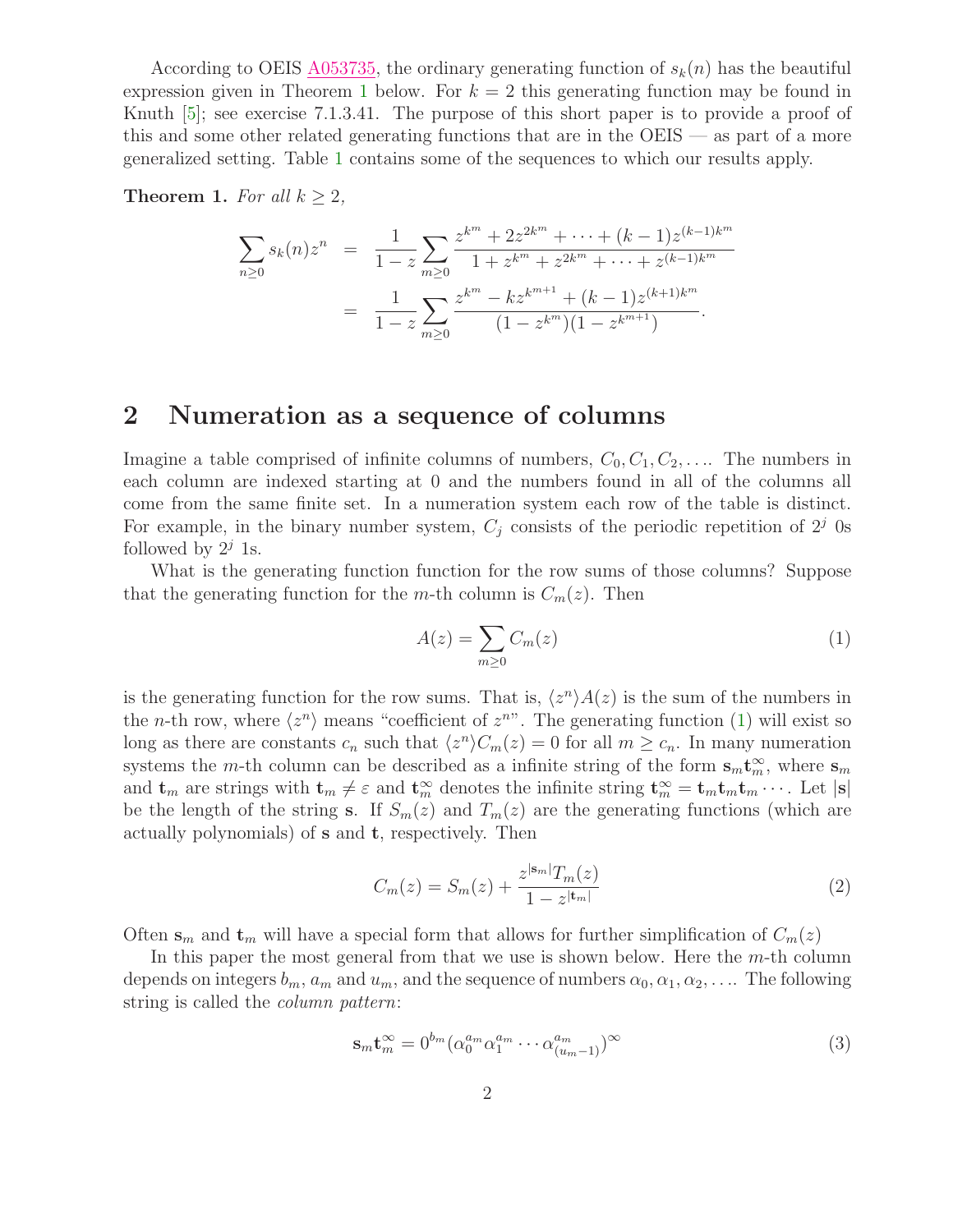For example, the column pattern for the binary digital sum is  $(0^{2^m}1^{2^m})^{\infty}$ ; here  $b_m = 0$ ,  $a_m = 2^m$ ,  $\alpha_0 = 1$ ,  $\alpha_1 = 1$ , and  $u_m = 2$ . The generating function of  $\alpha_0^{a_m} \alpha_1^{a_m}$  $u_1^{a_m} \cdots \alpha_{(u_m-1)}^{a_m}$  is

$$
A_m(z) = (\alpha_0 + \alpha_1 z^{a_m} + \alpha_1 z^{2a_m} + \dots + \alpha_{u_m-1} z^{(u_m-1)a_m}) \frac{1 - z^{a_m}}{1 - z}
$$

Thus, by  $(2)$ , the generating function for  $(3)$  is

$$
\frac{z^{b_m}A_m(z)}{1-z^{u_m a_m}}=\frac{z^{b_m}}{1-z}\cdot\frac{\alpha_0+\alpha_1 z^{a_m}+\alpha_2 z^{2a_m}+\cdots+\alpha_{u_m-1} z^{(u_m-1)a_m}}{1+z^{a_m}+z^{2a_m}+\cdots+z^{(u_m-1)a_m}}.
$$

<span id="page-2-1"></span>Summing over  $m \geq 0$  we obtain

$$
A(z) = \frac{1}{1-z} \sum_{m \ge 0} \frac{z^{b_m} (1 - z^{a_m})}{1 - z^{u_m a_m}} (\alpha_0 + \alpha_1 z^{a_m} + \alpha_2 z^{2a_m} + \dots + \alpha_{u_m - 1} z^{(u_m - 1)a_m}) \tag{4}
$$

$$
= \frac{1}{1-z} \sum_{m\geq 0} z^{b_m} \frac{\alpha_0 + \alpha_1 z^{a_m} + \alpha_2 z^{2a_m} + \dots + \alpha_{u_m-1} z^{(u_m-1)a_m}}{1 + z^{a_m} + z^{2a_m} + \dots + z^{(u_m-1)a_m}}.
$$
(5)

In the sections to follow we apply this generating function to various numeration systems, starting with a new addition to the OEIS.

### 3 The Balanced Ternary System

In the balanced ternary system each natural number  $n$  is expressed as a sum of distinct signed powers of 3. For example  $5 = 9 - 3 - 1 = 3^3 - 3^1 - 3^0$ . The digital sum is OEIS A065363. Following Knuth [\[4\]](#page-7-4) we use  $\overline{1}$  to denote −1. It is outside the scope of this paper, but it is not difficult to show that the pattern of the  $m$ -th column is

$$
0^{3^m - 3^{m-1} - \dots - 3^0} (1^{3^m} \overline{1}^{3^m} 0^{3^m})^{\infty}.
$$

Since  $3^m - 3^{m-1} - \cdots - 3^0 = (3^m + 1)/2$ , the generating function for the sum of the digits of the balanced ternary representation of  $n$  is

$$
A(z) = \frac{1}{1-z} \sum_{m \ge 0} z^{(3^m+1)/2} \frac{1-z^{3^m}}{1+z^{3^m}+z^{2\cdot 3^m}} = \frac{1}{1-z} \sum_{m \ge 0} z^{(3^m+1)/2} \frac{(1-z^{3^m})^2}{1-z^{3^{m+1}}}.
$$

#### 4 The k-ary Numeration System and Morphisms

The column pattern for k-ary numbers is

<span id="page-2-0"></span>
$$
(\alpha_0^{k^m} \alpha_1^{k^m} \dots \alpha_{k-1}^{k^m})^{\infty}.
$$
\n
$$
(6)
$$

Here the row sum of the  $n$ -th row, where

$$
n = \sum_{k \ge 0} b_k k^m, \quad \text{is} \quad \sum_{k \ge 0} \alpha_{b_k} k^m.
$$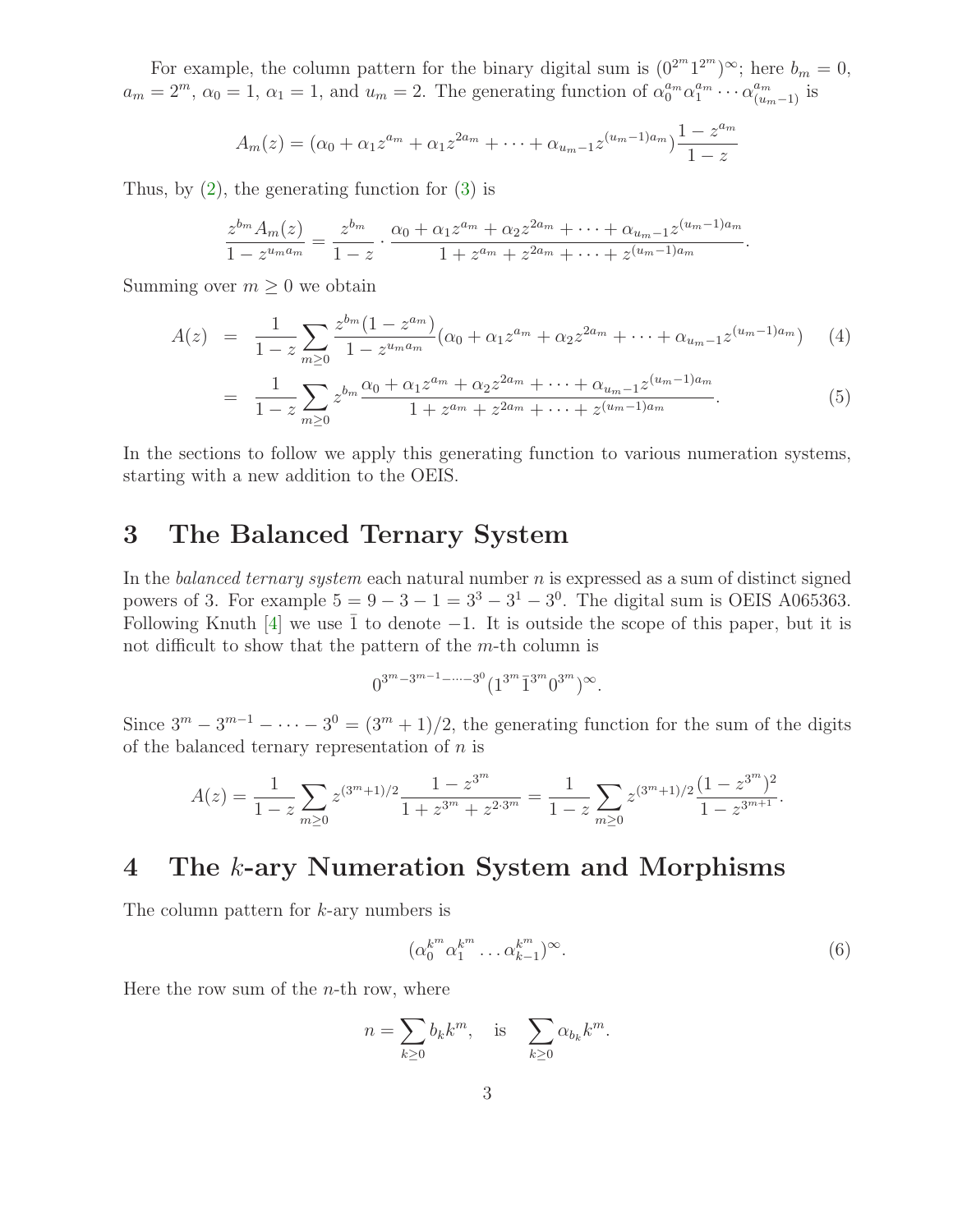That is, each digit b is "weighted" by  $\alpha_b$ . For the digital sum,  $\alpha_b = b$ .

The special form of [\(6\)](#page-2-0) implies that there is a "morphism" that underlies the construction; for the digital sum it is  $j \rightarrow j, j+1, j+2, \ldots, j+k-1$ . For example, when  $k=3$  we get the sequence  $s_3(0), s_3(1), s_3(2), \ldots$  as the limit (i.e., fixed-point) of a morphism noted by Robert G. Wilson in [A053735,](http://www.research.att.com/cgi-bin/access.cgi/as/~njas/sequences/eisA.cgi?Anum=A053735) which gives us successively

$$
0 \to 012 \to 012 \ 123 \ 234 \to 012123234 \ 123234345 \ 234345456 \to \cdots
$$

This limit will exist for any morphism of the form

<span id="page-3-0"></span>
$$
j \to j + \alpha_0, j + \alpha_1, \dots, j + \alpha_{k-1}, \tag{7}
$$

so long as  $\alpha_0 = 0$ .

**Theorem 2.** The row sums of the column pattern  $(6)$  are generated by the morphism  $(7)$  so long as  $\alpha_0 = 0$ .

*Proof.* The column pattern  $(6)$  is invariant under the following two-step operation: (a) Take column  $m$  and replace each entry in the column by  $k$  identical entries, calling the new column  $C'_{m+1}$ . (b) Form a new column  $C'_{0}$  with the pattern  $(01 \cdots (k-1))^{\infty}$ . The invariance is that  $C'_m = C_m$  for  $m = 0, 1, 2, \dots$ 

A row sum j under operations (a) and (b) becomes the k row sums  $j + \alpha_0, j + \alpha_1, \ldots, j + \alpha_n$  $\alpha_{k-1}$ . This is the morphism [\(7\)](#page-3-0).  $\Box$ 

With the pattern  $(6)$  equation  $(5)$  gives us the theorem below.

**Theorem 3.** If k is an integer with  $k \geq 2$  and  $\alpha_0 = 0$ , then the generating function of the limit of the morphism [\(7\)](#page-3-0) is

<span id="page-3-1"></span>
$$
A(z) = \frac{1}{1-z} \sum_{m \ge 0} \frac{\alpha_1 z^{k^m} + \alpha_2 z^{2k^m} + \dots + \alpha_{k-1} z^{(k-1)z^m}}{1 + z^{k^m} + z^{2k^m} + \dots + z^{(k-1)k^m}}.
$$
(8)

Note that Theorem [1](#page-1-0) is the special case where  $\alpha_i = i$  for  $i = 0, 1, \ldots, k - 1$ . The second equality in Theorem [1](#page-1-0) follows from the fact that  $z + 2z + \cdots + (k-1)z^{k-1} =$  $(z - kz^k + (k-1)z^{k+1})/(1-z)^2$ . We now return to the non-zero count function,  $c_k(n)$ , which can be expressed without the inner sums used in [\(8\)](#page-3-1).

**Corollary 4.** The generating function of  $c_k(n)$  is

<span id="page-3-2"></span>
$$
C_k(z) = \frac{1}{1-z} \sum_{m \ge 1} \frac{z^{k^{m-1}} - z^{k^m}}{1 - z^{k^m}}.
$$
\n(9)

<span id="page-3-3"></span>*Proof.* Here the morphism is  $j \rightarrow j, j+1, \ldots, j+1$  and so Theorem [3](#page-3-1) gives us the first equality below.

$$
C_k(z) = \frac{1}{1-z} \sum_{m\geq 0} \frac{z^{k^m} + z^{2k^m} + \dots + z^{(k-1)k^m}}{1+z^{k^m} + z^{2k^m} + \dots + z^{(k-1)k^m}}
$$
(10)  

$$
= \frac{1}{1-z} \sum_{m\geq 0} \frac{(1-z^{k^{m+1}})/(1-z^{k^m}) - (1-z^{k^m})/(1-z^{k^m})}{(1-z^{k^{m+1}})/(1-z^{k^m})}
$$

Cancelling common denominators and simplifying gives [\(9\)](#page-3-2).

 $\Box$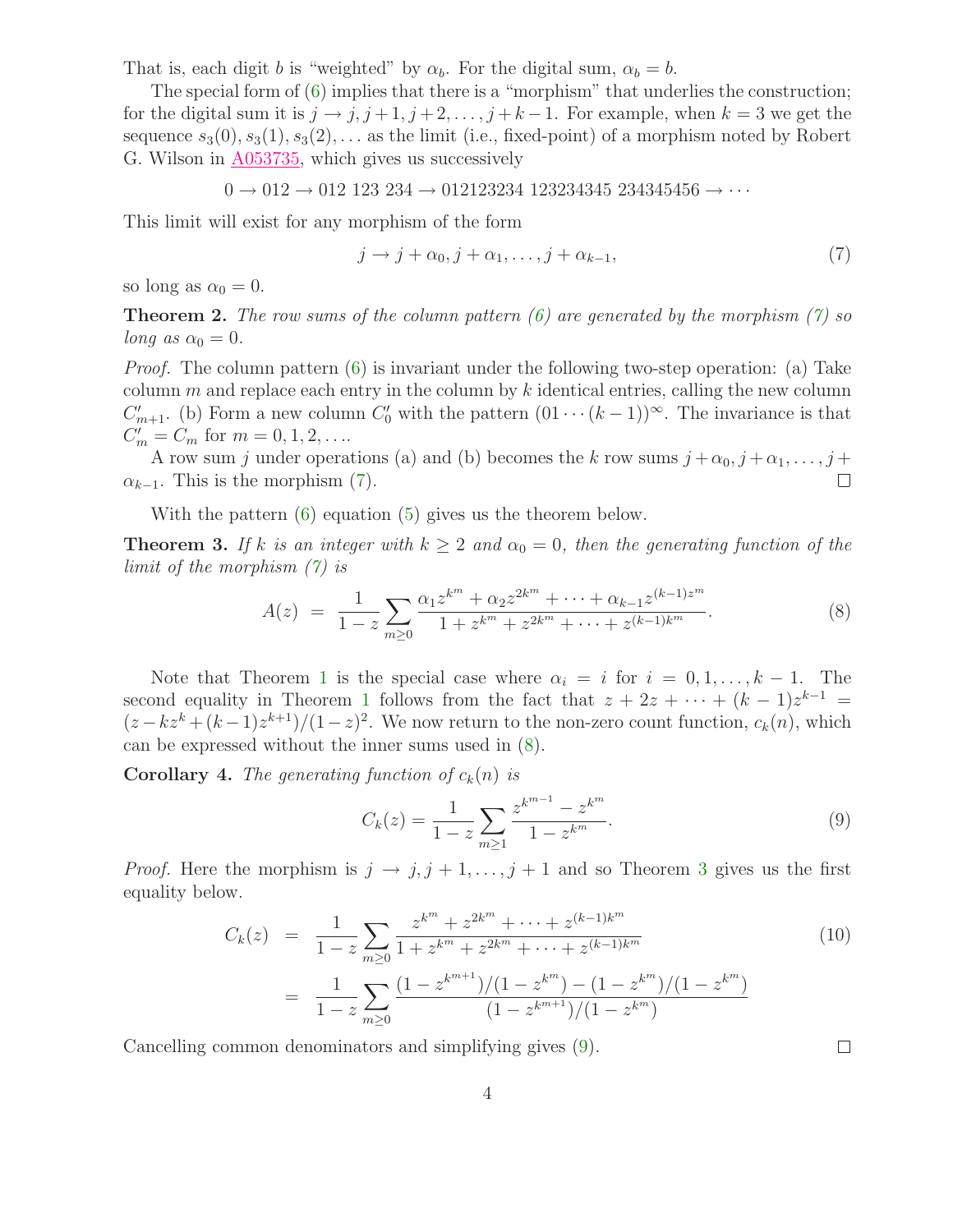Other morphisms would give counts of the number of times individual digits occur in the obvious way. For example,  $j \rightarrow j, j, j+1, j$  is the morphism for the number of 2's that occur in the 4-ary expansion of *n* (here the pattern is  $(0^{4^m}0^{4^m}1^{4^m}0^{4^m})^{\infty}$ ).

**Theorem 5.** Let d be an integer with  $0 < d < k$ . The generating function for the number of digits equal to d in the  $k$ -ary expansion of n is

<span id="page-4-0"></span>
$$
\frac{1}{1-z} \sum_{m\geq 0} \frac{z^{dk^m}}{1+z^{k^m}+z^{2k^m}+\cdots+z^{(k-1)k^m}} = \frac{1}{1-z} \sum_{m\geq 0} \frac{z^{dk^m}(1-z^{k^m})}{1-z^{k^{m+1}}}.
$$
(11)

The generating function for the number of 0 digits in the k-ary expansion of n is

$$
\frac{1}{1-z} \sum_{m\geq 0} \frac{z^{k^{m+1}}}{1+z^{k^m}+z^{2k^m}+\cdots+z^{(k-1)k^m}} = \frac{1}{1-z} \sum_{m\geq 0} \frac{z^{k^{m+1}}(1-z^{k^m})}{1-z^{k^{m+1}}}.
$$
(12)

*Proof.* Equation [\(11\)](#page-4-0) follows from Theorem [3](#page-3-1) with the morphism  $j \rightarrow j, \ldots, j, j+1, j, \ldots, j$ where the  $j+1$  occurs in position d, counting from 0. To prove [\(12\)](#page-4-1) we use the generating function

<span id="page-4-1"></span>
$$
T(z) = \frac{1}{1-z} \sum_{m \ge 0} z^{k^m}
$$

for  $1 + |\log_k n|$ , which is the number of k-ary digits in n. Adding [\(10\)](#page-3-3) and [\(12\)](#page-4-1) we clearly obtain  $T(z)$ .

A second way of finishing the proof is to note that the column pattern

$$
0^{k^{m}} (1^{k^{m}} 2^{k^{m}} \cdots (k-1)^{k^{m}} 0^{k^{m}})^{\infty}
$$

also describes the  $k$ -ary listing of numbers. The useful aspect of expressing it this way is that the leading 0s are correspond to the initial  $0^{k^m}$  above. Thus the pattern for counting (non-leading) 0s is

$$
0^{k^m} (0^{k^m} 0^{k^m} \cdots 0^{k^m} 1^{k^m})^{\infty}.
$$

According to [\(5\)](#page-2-1) the numerator inside the sum of the generating function is  $z^{b_m}z^{(u_m-1)a_m}$  $z^{k^m} z^{(k-1)k^m} = z^{k^{m+1}}$ , as desired.  $\Box$ 

#### 4.1 Digit counts in specific positions

Let  $C(n, r, d)$  be the number of 1 bits in the binary representation of n that are in positions that are congruent to  $r \mod d$ . As usual, the "positions" are indexed starting at 0 on the right. For example,  $888 = (1101111000)_2$ , so  $C(888, 0, 3) = 3$ ,  $C(888, 1, 3) = 1$  and  $C(888, 2, 3) = 2.$ 

**Theorem 6.** For all integers  $d \geq 0$  and integers r with  $0 \leq r < d$ ,

<span id="page-4-2"></span>
$$
\sum_{n\geq 0} C(n,r,d) z^n = \sum_{m\geq 0} \frac{z^{2^{r+dm}}}{1+z^{2^{r+dm}}}.
$$
\n(13)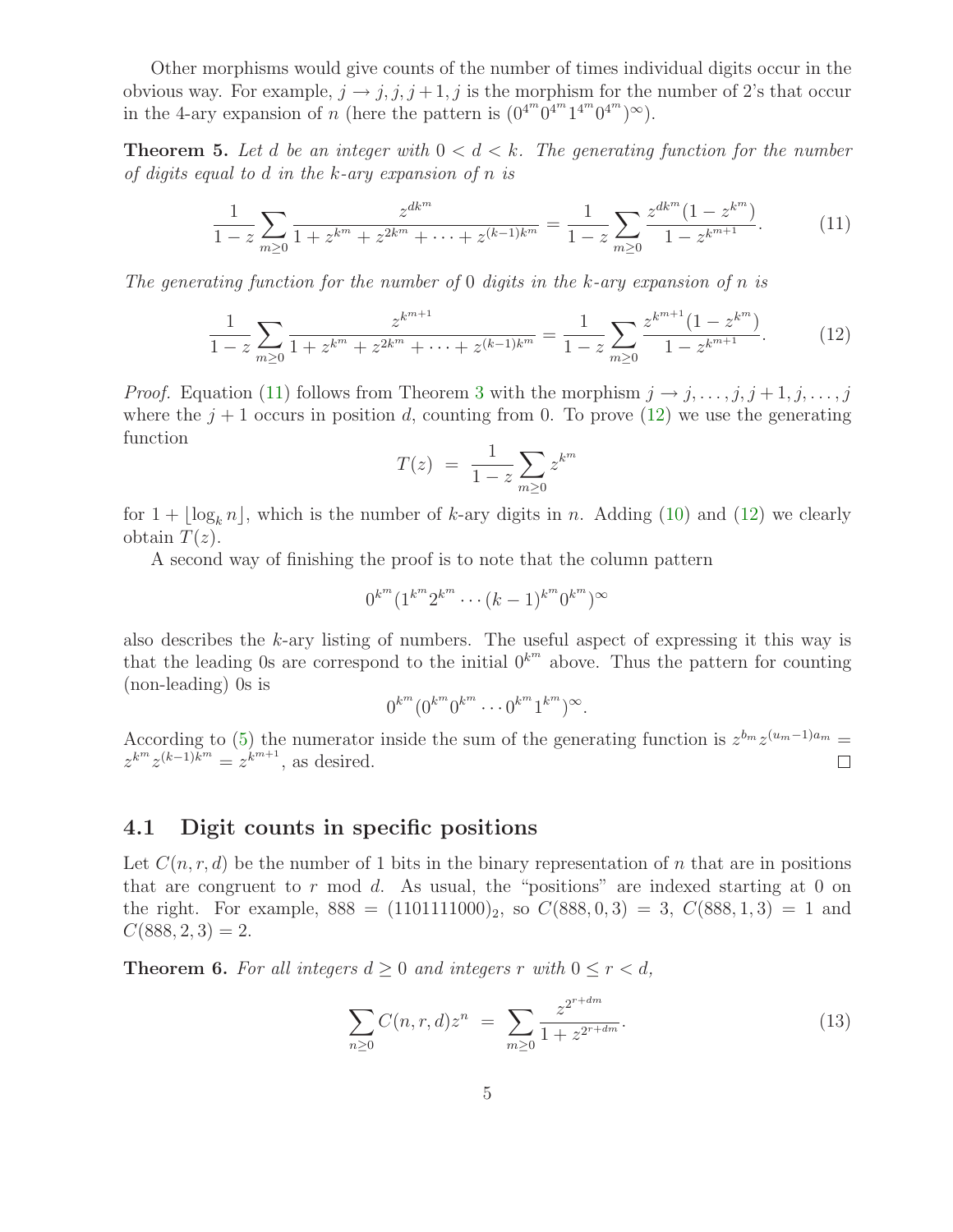| <b>OEIS</b>         | description              | comment                        | pattern                                                                   |
|---------------------|--------------------------|--------------------------------|---------------------------------------------------------------------------|
| A023416             | 0s in binary             | same as A080791                | $\sqrt{0^{2^m}(0^{2^m}1^{2^m})^{\infty}}$                                 |
| A000120             | 1s in binary             | digital sum, base 2            | $(0^{2^m}1^{2^m})^{\infty}$                                               |
| A077267             | $0s$ in base 3           | same as A081602                | $0^{3^m} (0^{3^m} 0^{3^m} 1^{3^m})^{\infty}$                              |
| A062756             | 1s in base 3             |                                | $(0^{3^m}1^{3^m}0^{3^m})^{\infty}$                                        |
| A081603             | $2s$ in base 3           |                                | $(0^{3^m} 0^{3^m} 1^{3^m})^{\infty}$                                      |
| A <sub>160380</sub> | $0s$ in base 4           |                                | $0^{4^m} (0^{4^m} 0^{4^m} 0^{4^m} 1^{4^m})^{\infty}$                      |
| A <sub>160381</sub> | $1s$ in base $4$         |                                | $(0^{4^m}1^{4^m}0^{4^m}0^{4^m})^{\infty}$                                 |
| A160382             | $2s$ in base 4           |                                | $(0^{4^m}0^{4^m}1^{4^m}0^{4^m})^{\infty}$                                 |
| A <sub>160383</sub> | $3s$ in base 4           |                                | $(0^{4^m} 0^{4^m} 0^{4^m} 1^{4^m})^{\infty}$                              |
| A160384             | $non-0$ base 3           |                                | $(0^{3^m}1^{3^m}1^{3^m})^{\infty}$                                        |
| A <sub>160385</sub> | non-0 base $4$           |                                | $(0^{4^m}1^{4^m}1^{4^m}1^{4^m})^{\infty}$                                 |
| A053735             | digital, base 3          |                                | $(0^{3^m}1^{3^m}2^{3^m})^{\infty}$                                        |
| A053737             | digital, base 4          |                                | $(0^{4^m}1^{4^m}2^{4^m}3^{4^m})^{\infty}$                                 |
| A034968             | digital, factorial base  | see also A139365               |                                                                           |
| A065363             | digital, balanced base 3 |                                | $0^{(3^{m}+1)/2} (1^{3^{m}} \overline{1}^{3^{m}} 0^{3^{m}})$ <sup>∞</sup> |
| A139351             | 1s or $3s$ in base 4     | 1s in even positions in binary | $(0^{4^m} 1^{4^m} 0^{4^m} 1^{4^m})^{\infty}$                              |
| A139352             | $2s$ or $3s$ in base $4$ | 1s in odd positions in binary  | $(0^{4^m}0^{4^m}1^{4^m}1^{4^m})^{\infty}$                                 |

<span id="page-5-0"></span>Table 1: Relevant sequences in OEIS.

*Proof.* Let  $B(r, d) = \{s \in \mathbb{Z} : 1 \le s < 2^d \text{ and } \lfloor s/2^r \rfloor \text{ is odd} \}$ ; in other words, the d bit binary numbers with the r-th bit equal to 1. Let  $\overline{B}(r, d) = \{0, 1, \ldots, 2^d - 1\} \setminus B(r, d)$ . For example,  $B(1,3) = \{2, 3, 6, 7\}$  and  $B(1,3) = \{0, 1, 4, 5\}.$ 

Now consider the number *n* written both in binary and in base  $2<sup>d</sup>$ . Note that, in the binary representation of n, the number of 1 bits in positions that are congruent to  $r \mod d$ is the same as the number of digits from the set  $B(r, d)$  in the  $2^d$ -ary representation of n. Thus we may apply Theorem [3](#page-3-1) to get the generating function

$$
\sum_{n\geq 0} C(n,r,d) z^n = \sum_{m\geq 0} \frac{\sum_{s\in B(r,d)} z^{s2^{dm}}}{\sum_{0\leq s < 2^d} z^{s2^{dm}}}
$$

Note that the numerator above can be written

$$
\sum_{s \in B(r,d)} z^{s2^{dm}} = z^{2^r 2^{dm}} \sum_{s \in \bar{B}(r,d)} z^{s2^{dm}}
$$

and the denominator as

$$
\sum_{0 \le s < d} z^{s2^{dm}} = \sum_{s \in B(r,d)} z^{s2^{dm}} + \sum_{s \in \bar{B}(r,d)} z^{s2^{dm}} = (1 + z^{2^r 2^{dm}}) \sum_{s \in \bar{B}(r,d)} z^{s2^{dm}}.
$$

Canceling the common sum gives the right hand side of [\(13\)](#page-4-2).

The following corollary allows us to give a generating function for A139351 and A139352.

 $\Box$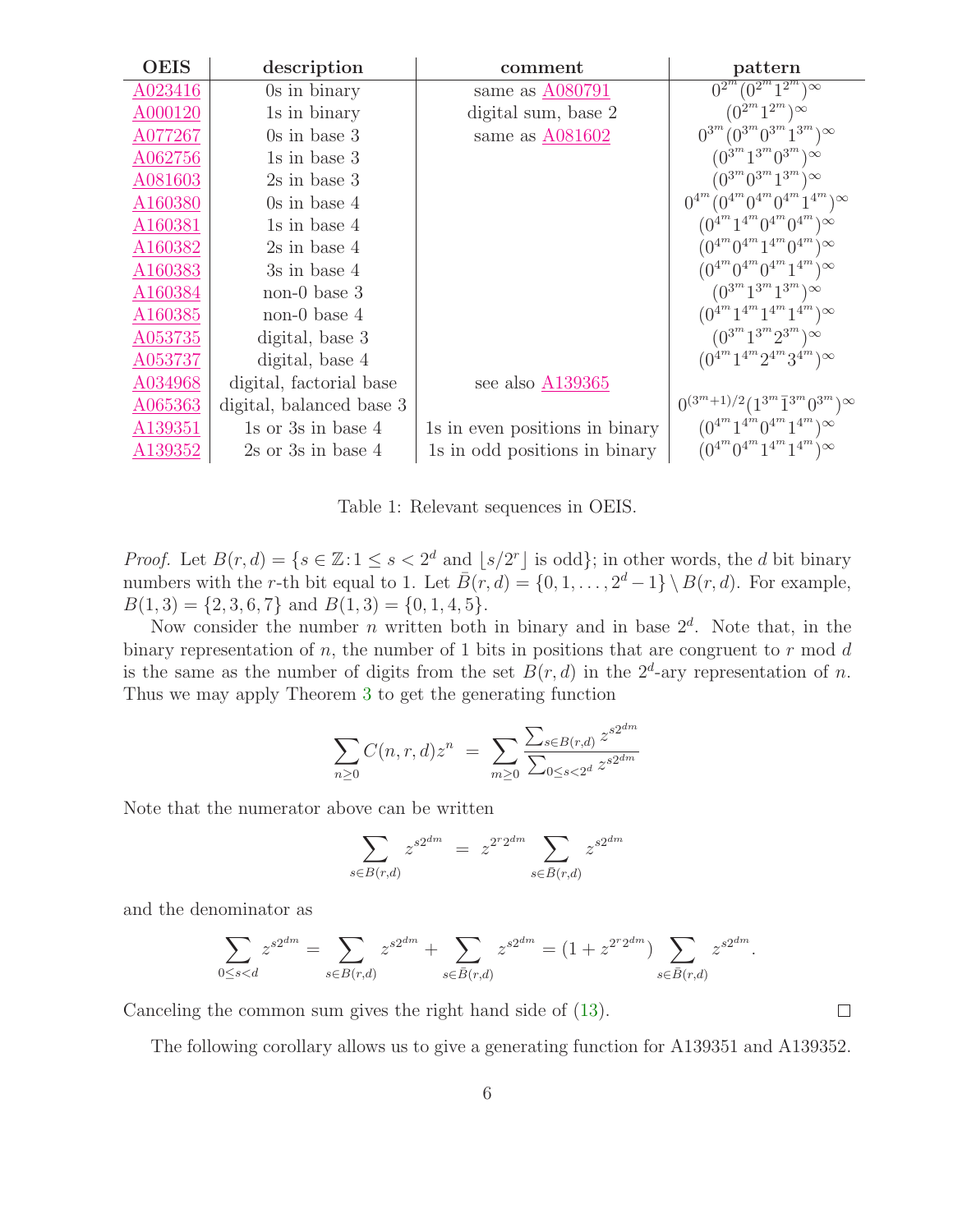**Corollary 7.** The generating function for the number of 1's in even positions in the binary expansion of n, and the corresponding generating function for the number of 1's in odd positions, are given below.

$$
\frac{1}{1-z}\sum_{m\geq 0}\frac{z^{4^m}}{1+z^{4^m}},\qquad \ \ \frac{1}{1-z}\sum_{m\geq 0}\frac{z^{2\cdot 4^m}}{1+z^{2\cdot 4^m}}.
$$

## 5 Multi-Radix Numeration Systems

In this section we consider numbers written in the multi-radix base  $k_0 \times k_1 \times k_2 \times \cdots$ . If each  $k_i = k$  then we get the k-ary numeration system considered in the previous section. It will prove useful to adopt the following notation: (a)  $k'_j = k_j - 1$ , (b)  $\bar{k}_j = k_0 k_1 \cdots k_{j-1}$ , with the usual convention for the empty product,  $k_0 = 1$ . Then the column pattern is

$$
(\alpha_0^{\bar{k}_m}\alpha_1^{\bar{k}_m}\cdots \alpha_{k'_m}^{\bar{k}_m})^{\infty}.
$$

**Theorem 8.** The generating function for the digital sum of the number n written in the multi-radix base  $k_0 \times k_1 \times k_2 \times \cdots$  is

$$
\frac{1}{1-z}\sum_{m\geq 0}\frac{z^{\bar{k}_m}+2z^{2\bar{k}_m}+\cdots+k'_m z^{k'_m\cdot\bar{k}_m}}{1+z^{\bar{k}_m}+z^{2\bar{k}_m}+\cdots+z^{k'_m\cdot\bar{k}_m}}.
$$

*Proof.* The generating function is [\(5\)](#page-2-1) with  $b_m = 0$ ,  $\alpha_i = i$ ,  $u_m = k'_m$ , and  $a_m = \overline{k}_m$ .  $\Box$ 

In the factorial base,  $k_j = j+1$ , so that  $k_j = j!$ . For example,  $99 = 3 \cdot 4! + 0 \cdot 3! + 2 \cdot 2! + 1 \cdot 1!$ . We now obtain a generating function for  $A034968$  in the following corollary.

Corollary 9. The generating function for the digital sum of the number n written in the factorial base is

$$
\frac{1}{1-z}\sum_{m\geq 1}\frac{z^{m!}+2z^{2m!}+\cdots+mz^{m\cdot m!}}{1+z^{m!}+z^{2m!}+\cdots+z^{m\cdot m!}}.
$$

*Proof.* This follows directly from the previous theorem. Note that the numerator is zero when  $m = 0$ , so that the summation starts at 1.  $\Box$ 

#### 6 Final Remarks

It is also possible to approach the derivation of the generating functions used here using "divide-and-conquer" recurrence relations. See Stephan [\[8\]](#page-7-5) for examples of this approach in the  $k = 2$  case. For example the recurrence relation corresponding to the morphism  $(7)$  is  $a(0) = 0$  and  $a(km + i) = \alpha_i + a(m)$  for integer indices i with  $0 \leq i \leq k$ . These recurrence relations are very useful for actually computing the sequences.

As we have shown here, finding a generating function for the sum of the digits is straightforward when dealing with a simple radix, or a mixed radix system where each positional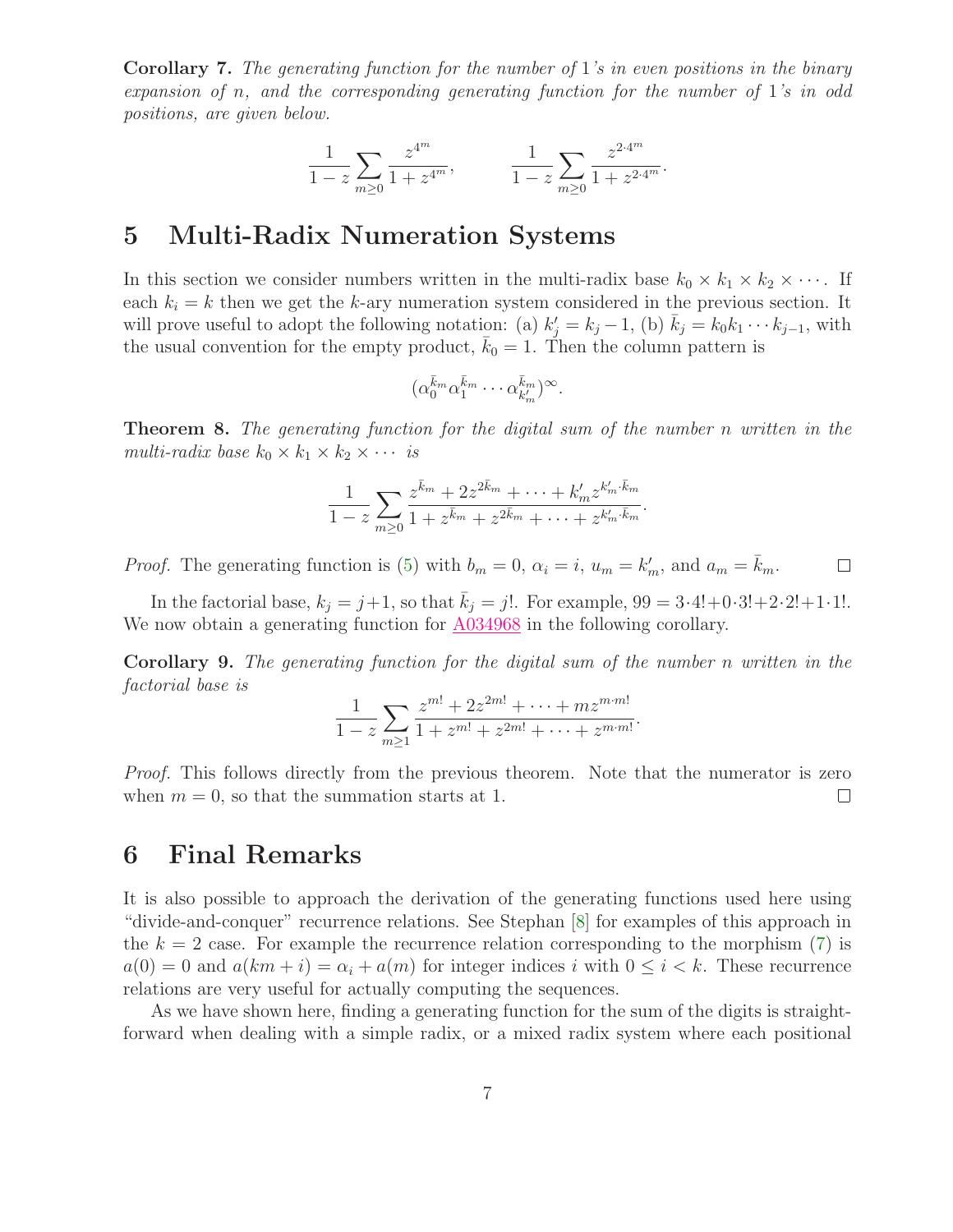multiplier is a multiple of the previous one. When this does not hold, the problem is much more difficult.

The simplest example of such a system is the Zeckendorf [\[9\]](#page-7-6) or "base Fibonacci" representation [\(A014417,](http://www.research.att.com/cgi-bin/access.cgi/as/~njas/sequences/eisA.cgi?Anum=A014417) digital sum in [A007895\)](http://www.research.att.com/cgi-bin/access.cgi/as/~njas/sequences/eisA.cgi?Anum=A007895). Attempting the same sort of one digit at a time approach, the low order digit is the infinite Fibonacci word, [A003849.](http://www.research.att.com/cgi-bin/access.cgi/as/~njas/sequences/eisA.cgi?Anum=A003849) Since this sequence includes arbitrarily long repeated segments, but is not periodic, it does not have a rational generating function.

### <span id="page-7-1"></span>References

- <span id="page-7-2"></span>[1] J.-P. Allouche and J. O. Shallit, Automatic Sequences, Cambridge University Press, 2003.
- <span id="page-7-3"></span>[2] J. Bésineau, Indépendance statistique d'ensembles liés à la fonctions "somme des chiffres", Acta Arith. 20 (1972), 401–416.
- [3] J. Coquet and P. Toffin, Représentations des entiers naturels et indépendance statistique, Bull. Sci. Math., 105 (1981), 289–298.
- <span id="page-7-4"></span><span id="page-7-0"></span>[4] D. E. Knuth, The Art of Computer Programming, Volume 2, Seminumerical Algorithms, 3rd edition, Addison-Wesley, 1998.
- [5] D. E. Knuth, The Art of Computer Programming, Volume 4, Fascicle 1: Bitwise Tricks & Techniques and Binary Decision Diagrams, Addison-Wesley, 2009.
- [6] R. L. Graham, D. E. Knuth, and O. Patashnik, Concrete Mathematics, Addison-Wesley, second edition, 1994.
- <span id="page-7-5"></span>[7] N. J. A. Sloane, The On-Line Encyclopedia of Integer Sequences, [www.research.att.com/](www.research.att.com/~njas/sequences/)<sup>∼</sup>njas/sequences/, accessed April 2009.
- [8] R. Stephan, Divide-and-conquer generating functions, part I: elementary sequences, <http://arxiv.org/abs/math/0307027>, 2003.
- <span id="page-7-6"></span>[9] E. Zeckendorf, Repr´esentation des nombres naturels par une somme de nombres de Fibonacci ou de nombres de Lucas, *Bull. Soc. Roy. Sci. Liège*, 41 (1972), 179–182.

2000 Mathematics Subject Classification: Primary 05A15; Secondary 05A10. Keywords: Generating function, numeration system, digital sum, sideways addition, digit counting, morphism, factorial base, balanced ternary numbers.

(Concerned with sequences [A000120,](http://www.research.att.com/cgi-bin/access.cgi/as/~njas/sequences/eisA.cgi?Anum=A000120) [A003849,](http://www.research.att.com/cgi-bin/access.cgi/as/~njas/sequences/eisA.cgi?Anum=A003849) [A007895,](http://www.research.att.com/cgi-bin/access.cgi/as/~njas/sequences/eisA.cgi?Anum=A007895) [A014417,](http://www.research.att.com/cgi-bin/access.cgi/as/~njas/sequences/eisA.cgi?Anum=A014417) [A023416,](http://www.research.att.com/cgi-bin/access.cgi/as/~njas/sequences/eisA.cgi?Anum=A023416) [A034968,](http://www.research.att.com/cgi-bin/access.cgi/as/~njas/sequences/eisA.cgi?Anum=A034968) [A053735,](http://www.research.att.com/cgi-bin/access.cgi/as/~njas/sequences/eisA.cgi?Anum=A053735) [A053737,](http://www.research.att.com/cgi-bin/access.cgi/as/~njas/sequences/eisA.cgi?Anum=A053737) [A062756,](http://www.research.att.com/cgi-bin/access.cgi/as/~njas/sequences/eisA.cgi?Anum=A062756) [A065363,](http://www.research.att.com/cgi-bin/access.cgi/as/~njas/sequences/eisA.cgi?Anum=A065363) [A077267,](http://www.research.att.com/cgi-bin/access.cgi/as/~njas/sequences/eisA.cgi?Anum=A077267) [A080791,](http://www.research.att.com/cgi-bin/access.cgi/as/~njas/sequences/eisA.cgi?Anum=A080791) [A081602,](http://www.research.att.com/cgi-bin/access.cgi/as/~njas/sequences/eisA.cgi?Anum=A081602) [A081603,](http://www.research.att.com/cgi-bin/access.cgi/as/~njas/sequences/eisA.cgi?Anum=A081603) [A139351,](http://www.research.att.com/cgi-bin/access.cgi/as/~njas/sequences/eisA.cgi?Anum=A139351) [A139352,](http://www.research.att.com/cgi-bin/access.cgi/as/~njas/sequences/eisA.cgi?Anum=A139352) [A139365,](http://www.research.att.com/cgi-bin/access.cgi/as/~njas/sequences/eisA.cgi?Anum=A139365) [A160380,](http://www.research.att.com/cgi-bin/access.cgi/as/~njas/sequences/eisA.cgi?Anum=A160380) [A160381,](http://www.research.att.com/cgi-bin/access.cgi/as/~njas/sequences/eisA.cgi?Anum=A160381) [A160382,](http://www.research.att.com/cgi-bin/access.cgi/as/~njas/sequences/eisA.cgi?Anum=A160382) [A160383,](http://www.research.att.com/cgi-bin/access.cgi/as/~njas/sequences/eisA.cgi?Anum=A160383) [A160384,](http://www.research.att.com/cgi-bin/access.cgi/as/~njas/sequences/eisA.cgi?Anum=A160384) and [A160385.](http://www.research.att.com/cgi-bin/access.cgi/as/~njas/sequences/eisA.cgi?Anum=A160385))